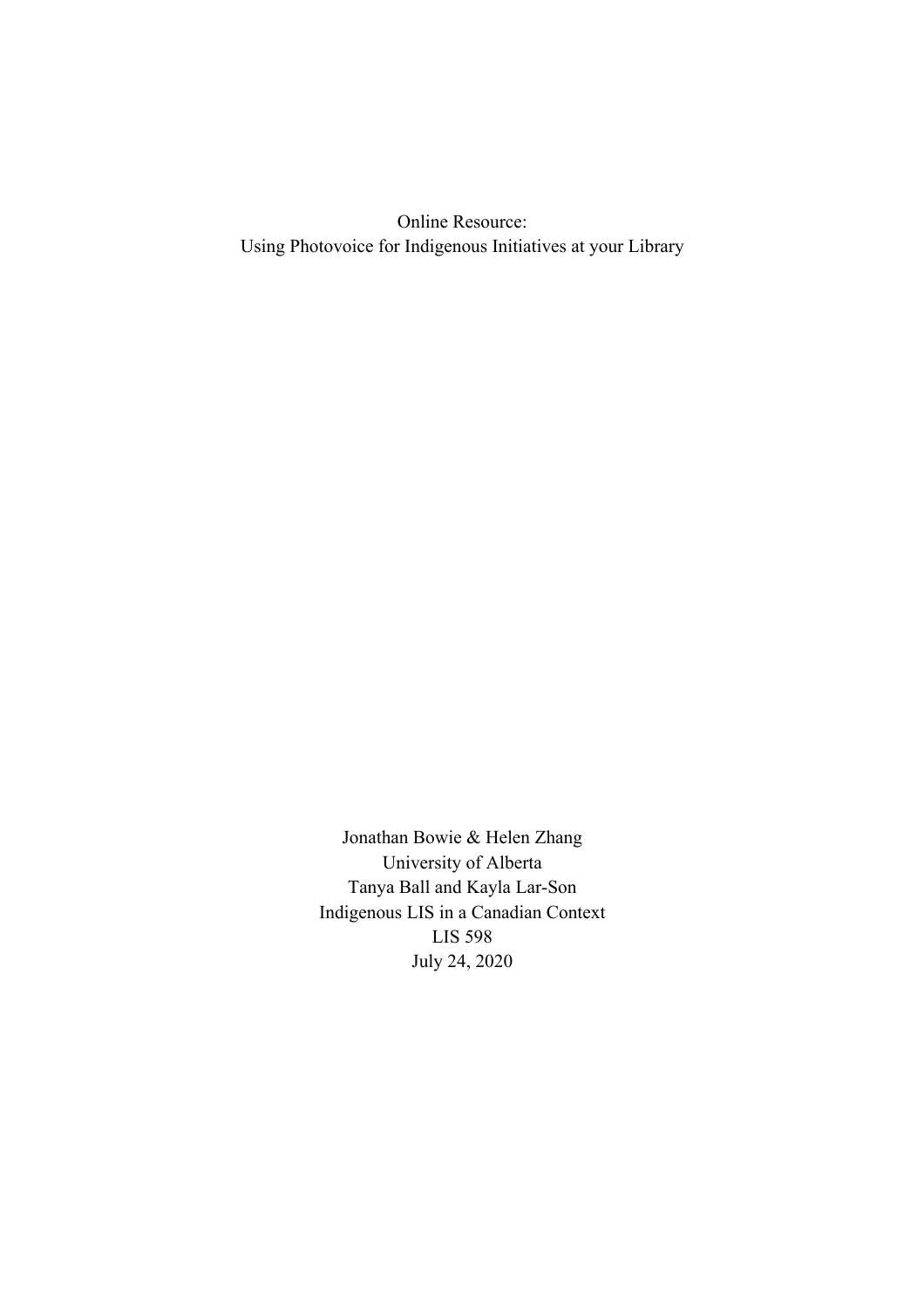## **Abstract**

This kit is a starting point for librarians to use photovoice in their Indigenous initiatives. This toolkit includes a poster outlining how to use photovoice methodology for library programming or outreach and a list of resources, including recommended readings, guides on using photovoice, and examples of successful photovoice projects for community outreach. Our intention is to provide library professionals with the tools needed to create respectful initiatives that center Indigenous voices and methodologies.

Photovoice is an Indigenous research methodology that lets the participants create their own meaning and depict their own understanding of relations using photography. It can also be adapted as a library program unto itself, empowering Indigenous youths to express their individual and collective experiences that they may otherwise find difficult to vocalize. Through group dialogue and the provision of cameras to participants, photography becomes a method of documenting minority communities' experiences. Photovoice can also act as a catalyst for creating social change within communities.

## **Introduction: Why Photovoice?**

Photovoice is a participatory research methodology that was developed in order to address the issues of injustice and inequality within minority communities (Castleden et al., 2008). Based in participatory research, photovoice can balance power relations in research practices by valuing Indigenous forms of knowledge and equitably inviting participants into the process (Lewis & Swoboda, 2016; Alberta Centre for Child, Family and Community Research, 2016). Unlike previous photography-based methods, photovoice is concerned with the production of knowledge through the identification of community strengths and concerns, with promoting critical dialogue through discussions on photographs, and with affecting changes in the community (Wang & Burris, 1997). Many researchers have shown photovoice to be an especially effective method of working with Indigenous communities in order to identify challenges within their communities, and to empower them to share those challenges with those who can affect policy (Carroll et al., 2018; Castleden et al., 2008; Goodman et al., 2018; Hatala et al., 2020; Lewis & Swoboda, 2018; Minthorn & Marsh, 2020; Mitchell et al., 2020; Morton et al., 2020; Tremblay et al., 2018).

Photovoice is particularly useful for Indigenous Peoples because it is a form of storytelling. Grounding research in storytelling practices is a way to connect to Indigenous communities, make the research process more accessible, and meaningfully incorporate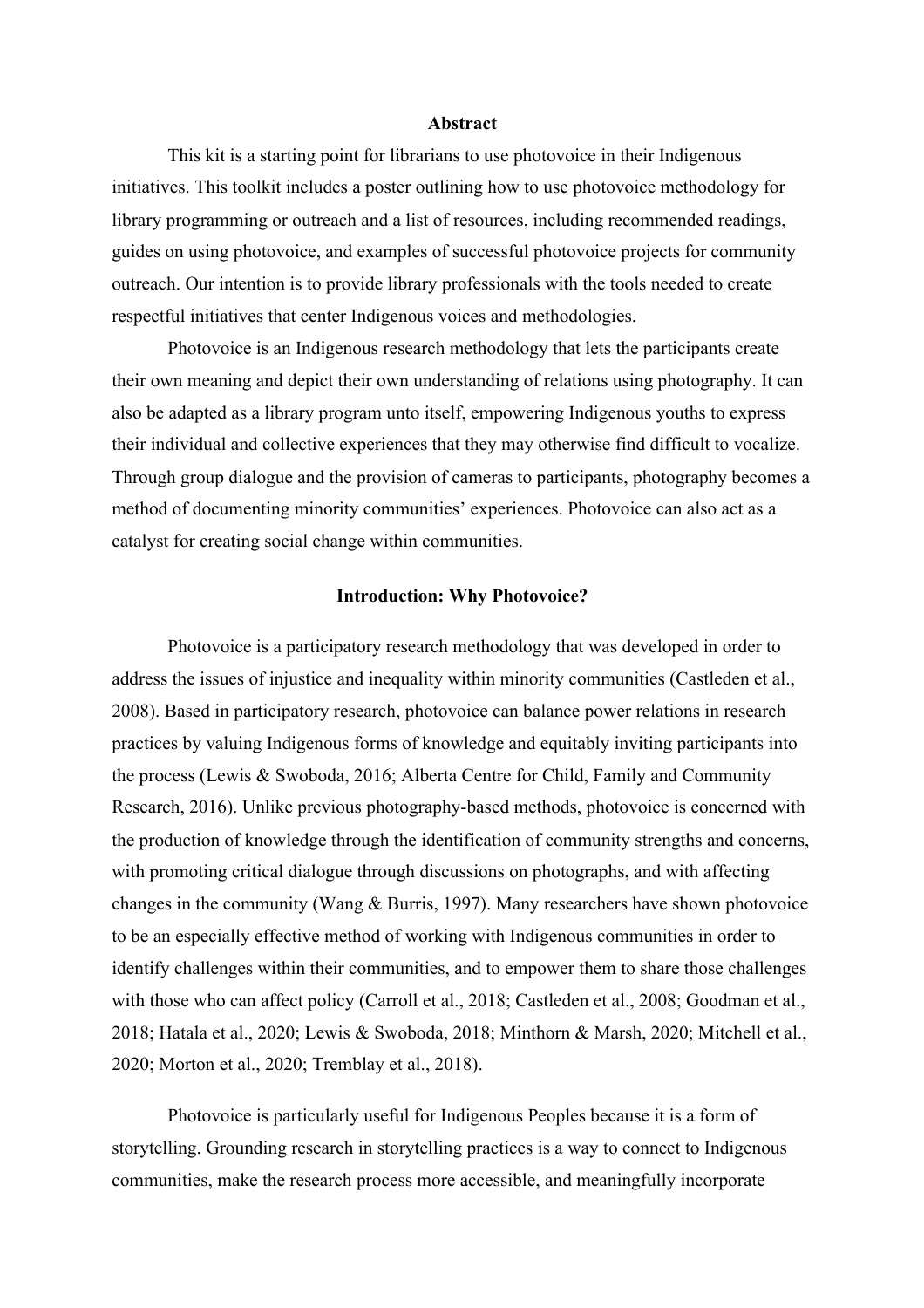Indigenous Ways of Knowing. Photovoice is one way for Indigenous Peoples to convey their ideas and feelings about a topic through visual storytelling (Lewis & Swoboda, 2016).

We believe that libraries can be effective facilitators of photovoice projects in partnership with Indigenous communities. Photography encourages people to create meaning out of what they see in the world around them. It requires basic photography skills that libraries can help teach. Libraries can remove barriers to technology, provide photographic instruction and access to professionals. When Indigenous photovoice participants see their works displayed in libraries, they can see themselves reflected in the library space, creating and strengthening reciprocal relationships. Photovoice also speaks to policy makers because of the way photos tangibly acknowledge the reality of issues (Community Tool Box, n.d.). A collaboration between libraries and Indigenous participants can work towards affecting change in both communities.

This kit is a starting point for librarians to use photovoice in their Indigenous initiatives. This toolkit includes a poster outlining how to use photovoice methodology for library programming or outreach and a list of resources, including recommended readings, guides on using photovoice, and examples of successful photovoice projects for community outreach. Our intention is to provide library professionals with the tools needed to create respectful initiatives that center Indigenous voices and methodologies.

## **A Photovoice framework**

*We have created a poster that outlines a framework for using photovoice for Indigenous initiatives for library programming or youth outreach. For best viewing, follow this link:*  https://drive.google.com/file/d/10efesQEuNyIY8Jyq5tqXLG7wg4alZBvS/view?usp=sharing *and zoom in.*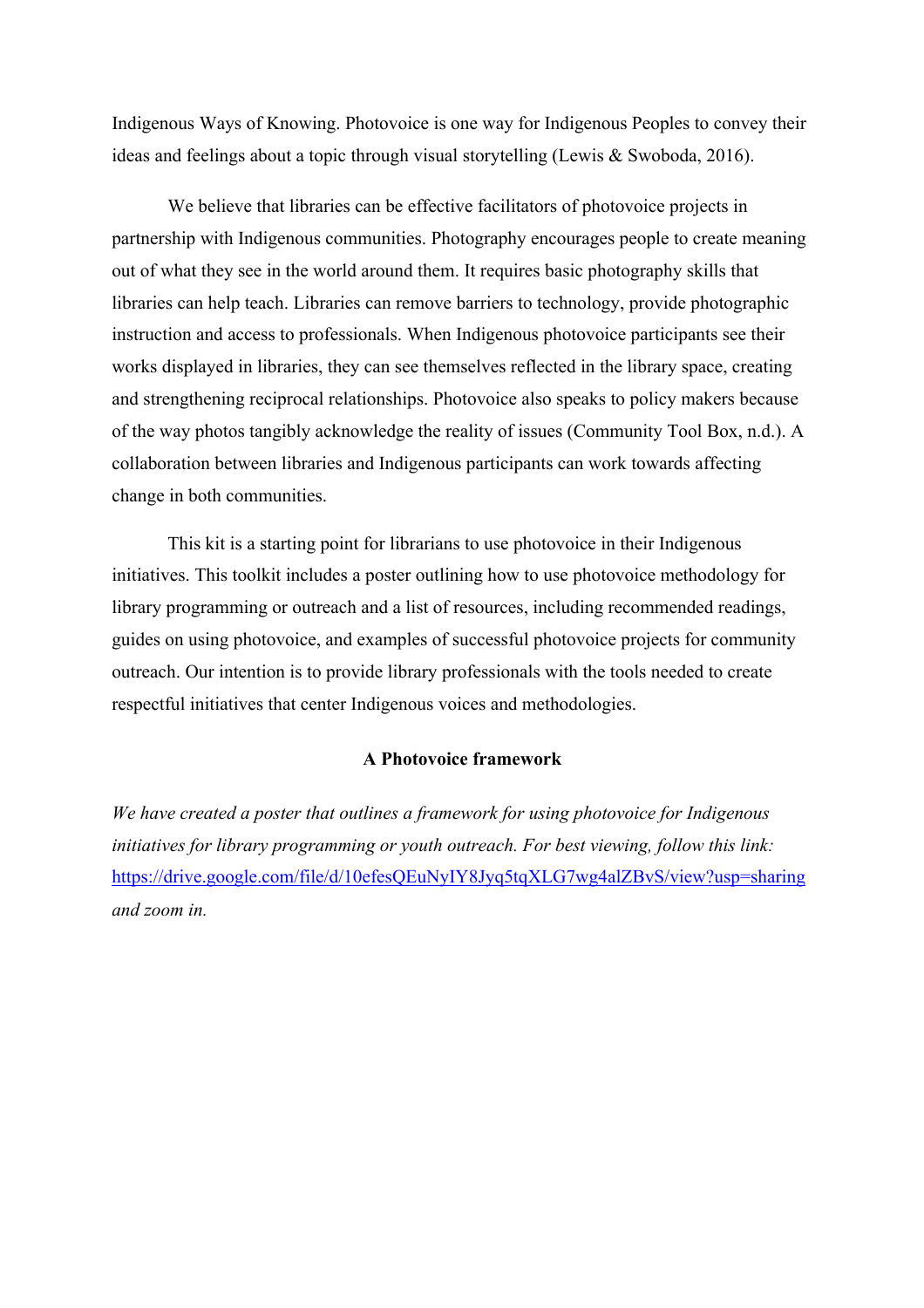# Using Photovoice for Indigenous Initiatives at your Library: **A Framework**

Jonathan Bowie & Helen Zhang

UNIVERSITY OF ALBERTA<br>SCHOOL OF LIBRARY AND<br>INFORMATION STUDIES

Photovoice is an Indigenous research methodology that lets the participants create their own meaning and depict their own understanding of relations using photography. It can also be adapted as a library program unto itself, empowering Indigenous youths to express their individual and collective experiences that they may otherwise find difficult to vocalize. Through group dialogue and the provision of cameras to participants, photography becomes a method of documenting minority communities' experiences. Photovoice can also act as a catalyst for creating social change within communities

### Introduction

Photovoice is a participatory research methodology that was developed in order to address the issues of injustice and inequality within minority communities (Castleden et al., 2008). Based in participatory research, photovoice can balance power relations in research practices by valuing Indigenous forms of knowledge and equitably inviting participants into the process (Lewis & Swoboda, 2016; Alberta Centre for Child, Family and Community Research, 2016). Unlike previous photography-based methods, photovoice is concerned with the production of knowledge through the identification of community strengths and concerns, with promoting critical dialogue through discussions on photographs, and with affecting changes in the community (Wang & Burris, 1997). Researchers have shown photovoice to be an especially effective method of working with Indigenous communities in order to identify challenges within their communities, and to empower them to share those challenges with those who can affect policy.

Photovoice is particularly useful for Indigenous Peopler because it is a form of storytelling. Grounding research in storytelling practices is a way to connect to Indigenous communities, make the research process more accessible, and meaningfully incorporate Indigenous Ways of Knowing (Lewis & Swoboda, 2016).

### **Photovoice for Libraries**

We believe that libraries can be effective facilitators of photovoice projects in partnership with Indigenou communities. Photovoice requires basic photography skills that libraries can help teach. Libraries can remove barriers to technology, provide photographic instruction and access to professionals. When Indigenous photovoice participants see their works displayed in libraries, they can see themselves reflected in the library space, creating and strengthening reciprocal relationships. A collaboration between libraries and Indigenous participants can work towards affecting change in both communities.

#### Eramework

### **Step 1) Building Community Relationships**

Photovoice relies on strong community connections and<br>relationships (Palloroda et al., 2009). Libraries should strong relationships with local Indigenous<br>to build strong relationships with local Indigenous<br>communities thr

### **Step 2) Project Planning**

Who are the participants? Who are the partners? Once you have established a group of potential participants through community relations, you will also need to know who is on your team, including group facilitators and pho

- nstructors. Other planning activities:<br>
Creating a project timeline<br>
Establishing a project budget<br>
Leafthing applice budget<br>
Leafthing applice budget<br>
Identifying equipment needs (i.e. cameras, laptops,<br>
When will they me
- **Step 3) Identify Key Partnerships**

# How will the project be funded? Consider partnering with<br>local community organizations for potential partnerships or<br>sponsorships. Seek grants.  $\,$

Who are the experts? Invite local photography experts or<br>photography students to offer feedback and instruction. Seek photography students to other teedback and instruction. Seek<br>out photographers from within the local Indigenous<br>communities. As photography is a form of storytelling, invite<br>Indigenous communities as photography is a form

#### Step 4) Beginning the Photovoice Project

Once you have established your photovoice group, you can implement your timeline and begin your meetings.

**Introductory Session** System and proportional proportion of Begin your introductory sessions by creating an environment of trust. This can be done by offering snacks and refreshments to the participiants. Promote safely

and instruction. <br> **Instructional Sessions**<br>
Theotovice methodology relies on an assumption that everyone has<br>
Photovice methodology relies on an assumption that everyone has<br>
the skills and power to take photos, they jus

- 
- 
- $\begin{tabular}{l} \textbf{Photovole Discussion Session} \textbf{Session} \\ Here you will encounter group, the output of the system, and that the group of the system. \end{tabular}. \begin{tabular}{l} Use the problem with the group of the system, and the problem is not only a number of the system. \end{tabular} \begin{tabular}{l} \textbf{a} by the problem in your picture? \end{tabular} \end{tabular} \begin{tabular}{l} \textbf{b} by the problem in your picture? \end{tabular} \begin{tabular}{l} \textbf{c} by the problem of the sum of the system. \end{tabular} \end{tabular}$

Ensure everyone has equal opportunity to discuss their work. Have photographers provide feedback on composition and strength of the images (Community Tool Box, n.d.), and have the participants the choose their strongest i

## Step 5) Photo selection, Storytelling, and Exhibit

Once you've had your final group meeting it's important to connect<br>with the participants on an individual level in order to assist them

in:<br>  $\bullet$  Selecting their final photograph;<br> • Miding them in crafting their narrative; and<br> • Areparing for the exhibit opening (North Bay Regional Health<br> Care, 2015; PLA, 2018, 27:03)

When assisting the participants with their choices, avoid<br>when assisting the participants with their choices, avoid<br>a supportive of their decisions Ask open-ended questions and be<br>approxime the participants to use whichev *they* 

#### **Step 6) Exhibit Opening**

You will want the event to be a safe environment. Provide refreshments and a final speaking rehears and reparation the participants (PLA, 2018). Invite famility are set on sa the photography instructors, family and commun

#### **Conclusion**

Photovoice can empower Indigenous communities to "identify, epresent and enhance their community through a specific photographic technique" (Wang & Burris 1997). It is important to invite policy and decision-makers who might be influenced by the marginalized voices of the community to the issues reflected in their photographs and their stories. Create travelling posters that can be exhibited at Pow Wows and other .<br>mmunity cultural events, or even in restaurants or cafes. More exposure in the community offers more learning opportunities and potential for change!

#### **References**

telden, H., Garvin, T., & Huu-ay-aht First Nation (2008). Modifying<br>stovolce for community-based participatory Indigenous research. Photovoice for community-based participatory<br>Social Science & Medicine 66, 1393-1405.<br>https://doi.org/10.1016/j.socscimed.2007.11.030

 $\begin{minipage}[t]{.03\textwidth} \begin{minipage}[t]{.03\textwidth} \begin{itemize} \textit{Conm}(\textit{in}, \textit{in}), \textit{Section 20.}\textit{Implementing Photovole} \textit{in} \textit{Now} \textit{Comm}(\textit{in}) \textit{in} \textit{For} \textit{in}(\textit{in}) \textit{in} \textit{in} \textit{in} \textit{in} \textit{in} \textit{in} \textit{in} \textit{in} \textit{in} \textit{in} \textit{in} \textit{in} \textit{in} \textit{in} \textit{in} \textit{$ 

Lewis, S., & Swoboda, A. (2016). Connecting the Dots: Photovoice with riginal youth. Our images. Our voices. Our community.<br>s://cmha.bc.ca/wp-content/uploads/2016/07/Final-Draft-<br>ovoice-Book-June-5.pdf

orth Bay Regional Health Centre. (2015). photoVOICE Facilitator<br>uide. http://www.nbrhc.on.ca/wp-<br>intent/uploads/2015/10/photoVoice-Facilitator-Guide.pdf

Nova Scotia Participatory Food Costing Project. (2012). Facilitating a Photovoice Project: What you need to know!<br>https://foodarc.ca/makefoodmatter/wp-<br>https://foodarc.ca/makefoodmatter/wp-<br>content/uploads/sites/3/VOICES\_

Palibroda, B., Krieg, B., Murdock, L., & Havelock, J. (2009). A Practical<br>guide to photovoice: Sharing pictures, telling stories, and changing

communities.<br>http://www.pwhce.ca/photovoice/pdf/Photovoice\_Manual.pdf

Public Library Association. (2018, August 29). Photography, atorytelling, and community connections: How to develop a https://www.ala.org/placeducation.in/historytelensity.html<br>photovolee project. [Webinar].<br>https://www.a

Wang, C. & Burris, M. A. (1997). Photovoice: Concept, methodology<br>and use for participatory needs assessment. *Health, Education &*<br>Behaviour, 24(3), 369-387. https://doi.org/10.1177/10801981970240C

## **Resource List**

*In alphabetical order, this is a list of resources, reports, guides, and articles about photovoice methodology, with summaries. These reports and articles provide examples of how libraries and other organizations have used photovoice methodology for community outreach with Indigenous peoples. Various resources are included to provide more detailed information to supplement our poster's framework.* 

**Alberta Centre for Child, Family and Community Research. (2016).** *Maskwacis youth perceptions of strength and resilience: A photovoice project.* **Retrieved from https://www.deslibris.ca/ID/10065491** 

This report from the Alberta Centre for Child, Family and Community Research describes their photovoice project. Aiming to reframe the misperceptions and stereotypes of the

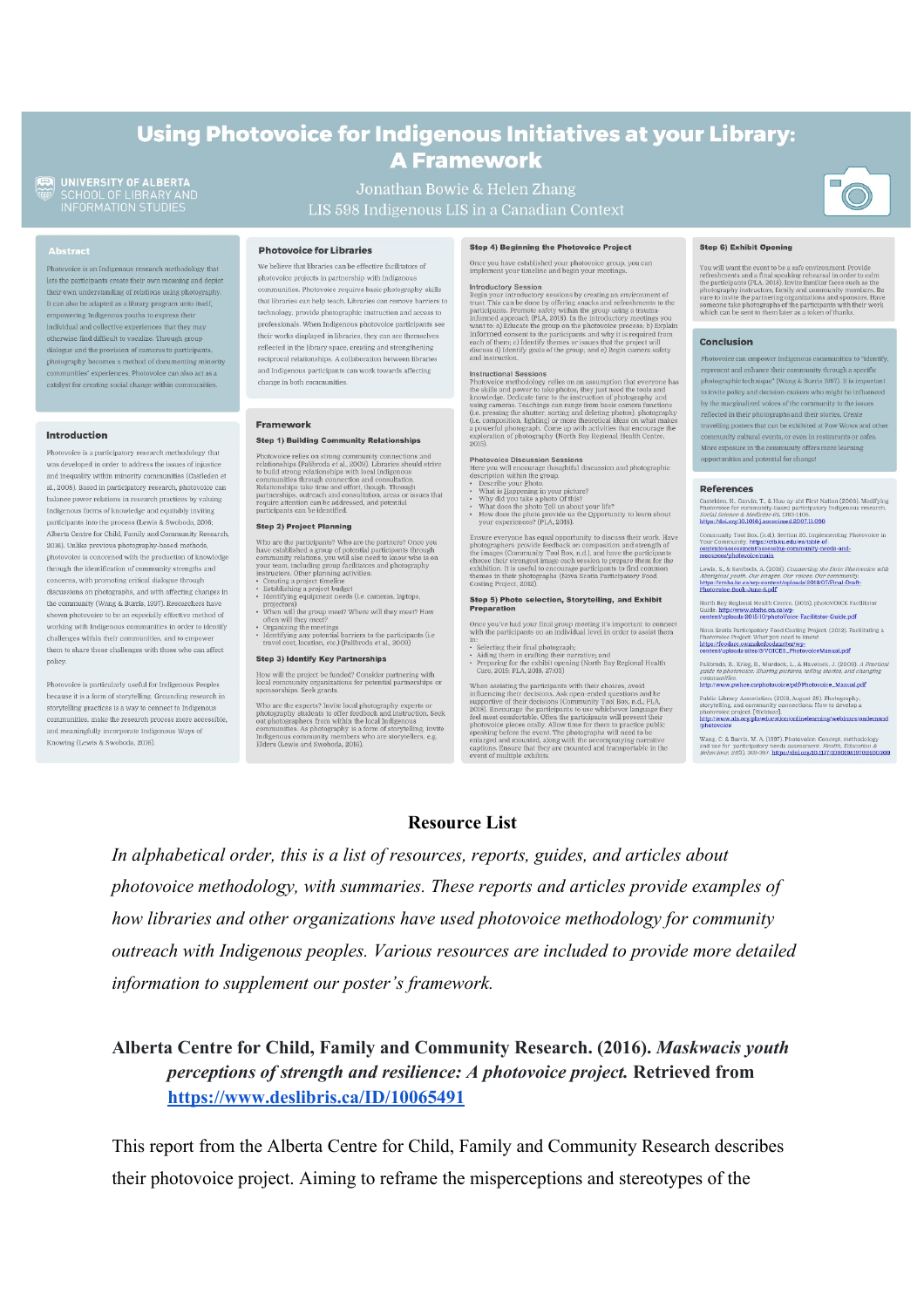Maskwacis community, this project facilitated youth exploration and representation of their community's strengths through photography (p. 4). Training for participants consisted of two experienced Indigenous photographers (Ingrid Kelln and Bert Crowfoot) teaching how to capture artistic and meaningful photographs and two community Elders to mentor and guide youth in "appreciating their community's positive assets" (p. 6). Their photos were compiled into exhibitions (displayed at the Ermineskin Elders' Centre, the UofA Faculty of Extension gallery, and then the UofA Hospital McMullen gallery) and a photobook for the wider community. The project helped build positive awareness of the Maskwacis community by displaying photos that show culture, pride, talent, creativity, beauty, etc.

# **Castelden, H., Garvin, T., & Huu-ay-aht First Nation (2008). Modifying Photovoice for community-based participatory Indigenous research.** *Social Science & Medicine 66***, 1393-1405. https://doi.org/10.1016/j.socscimed.2007.11.030**

This article examines the perspectives of photovoice as a community-based participatory research method for Indigenous Peoples. Castleden et al. (2008) discuss the historical power imbalances of non-Indigneous people researching Indigenous Peoples. Researchers need to make the effort to foster trust and share power with Indigenous Peoples when doing research about and with them. Photovoice can balance power, provide a sense of ownership, foster trust, and build capacity with photography. It is a culturally appropriate method, as one participant states, Indigenous Peoples "are more comfortable with oral and visual [forms of communication], then this way you are drawing out the information, this isn't intimidating."

# **Community Tool Box. (n.d.).** *Section 20. Implementing Photovoice in Your Community.*  **Retrieved from**

**https://ctb.ku.edu/en/table-of-contents/assessment/assessing-community-needsand-resources/photovoice/main**

This is a detailed online guide to photovoice from Community Tool Box, a massive online resource on community-building skills. This chapter teaches readers how to use photovoice as a tool to empower people. It breaks down the basics of photovoice and the benefits of using it to understand and document community needs. It explains when photovoice is useful and carefully outlines the steps required to plan and implement a photovoice project.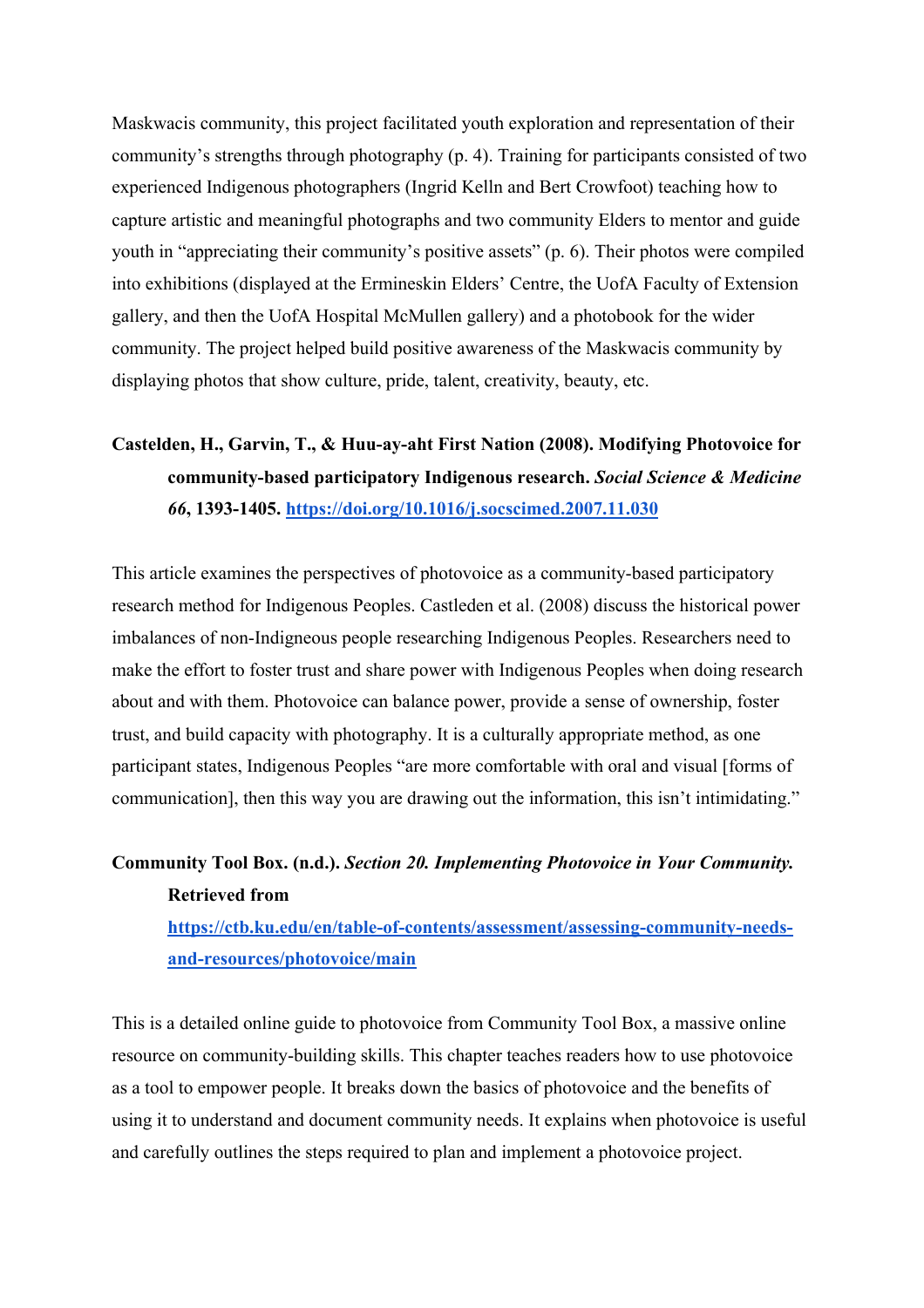## **Ever Active Schools. (2011).** *Kainai Photovoice.* **Retrieved from**

## **http://everactive.org/uploads/files/Documents/Reports/Kainai%20Photovoice.pdf**

This report from the Ever Active Schools describes their projects on researching the perceived barriers and facilitators of a healthy school environment from Indigenous youth. Applying photovoice methodology, students were asked to take pictures to reflect wellness in their own school community. The researchers state "We felt it was the most appropriate method to engage students and give them a sense of ownership over the project." Students then organized their pictures into different themes and discussed them in a focus group setting. The positive themes that emerged were family and friend support, connecting to their culture, and connecting with nature. Discovering these themes with photovoice provides a foundation to develop more school programs that integrate these themes.

# **EPL. (n.d.). Digital storytelling initiatives. Retrieved from ttps://www.epl.ca/digital-storytelling/**

The Edmonton Public Library uses digital storytelling in one of their Indigenous Initiatives. These digital story videos let Indingeous Peoples "share what's important or meaningful to them.. add a different dimension to the traditional narrative. It provides the chance to learn about one another, building stronger relationships and understanding within and across our communities." Their project, Voices of Amiskwaciy, shows how multimedia is a powerful tool to share personal and community stories. Some stories are created with the help of EPL, while others are created using EPL resources, such as a digital storytelling kit that can be borrowed or access to their makerspace technology (e.g. green screens, recording space, video editing software). The website "is a space owned by the Indigenous community," reminding us that the media created from these initiatives belongs to the contributing communities.

# **Goodman, A., Snyder, M., & Wilson, K. (2018). Exploring Indigenous youth perspectives of mobility and social relationships: A Photovoice approach.**  *Canadian Geographer, 62***(3), 314–325. https://doi.org/10.1111/cag.12460**

This research project aimed to uncover the perceptions of urban Indigenous youth. Through photovoice, participants were able to show their perspectives on mobility that would be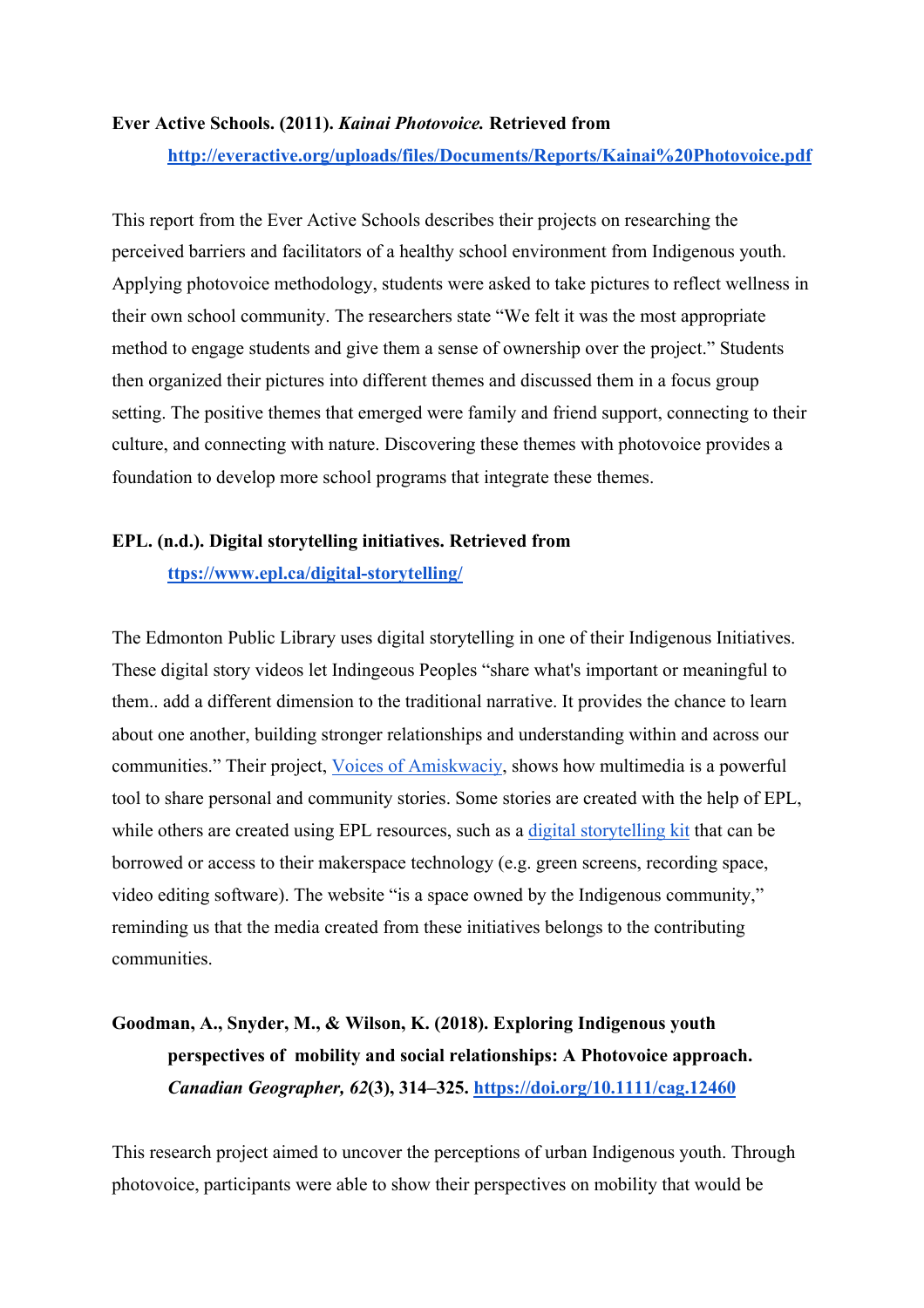difficult to express otherwise. Photovoice was an effective way for Indigneous youth to contextualize their experiences. Goodman et al. point to how relationship and trust-building were key throughout the process.

# **Higgins, M. (2014). Rebraiding photovoice: Methodological Métissage at the cultural interface.** *Australian Journal of Indigenous Education, 43***(2), 208–217. https://doi.org/10.1017/jie.2014.18**

This article describes how traditional photovoice methodology needs to be adapted for Indigenous contexts in order to not risk reproducing the power imbalance that is frequent in research on Indigenous Peoples. By incorporating Indigenous standpoint theories, photovoice can help investigate "the questions that can be asked" from personal experiences and employ critical reflexivity. Furthermore, Indigenous praxis contributes to the idea of building healthy relationships within communities and beyond. Higgins calls for photovoice to include more than just human voices and consider voice as relational (e.g. telling stories *with* rather than *about* place) to utilize Indigenous Ways of Knowing.

# **Schachter, J. (n.d.). Community-based Media & Storytelling Organizations.** *Josh Schachter Photography.* **Retrieved from**

**http://www.joshphotos.com/teaching/teaching-resources/community-mediawebsites/**

This is a master-list of organizations that are dedicated to helping their communities tell visual or digital stories. Many of these organizations are specifically based in photovoice methodologies, while others are similar in spirit. These websites are filled with resources and examples of how photography can empower communities.

## **Lewis, S., & Swoboda, A. (2016).** *Connecting the Dots: Photovoice with Aboriginal youth. Our images. Our voices. Our community.* **Retrieved from https://cmha.bc.ca/wpcontent/uploads/2016/07/Final-Draft-Photovoice-Book-June-5.pdf**

This report details the experience of using photovoice to promote mental health initiatives for urban Indigenous youth in Kelowna, Port Alberni, and Quesnel. Led by the Canadian Mental Health Association, the project aimed to promote positive health outcomes with a visual storytelling approach. The project used photovoice as a tool for engaging youth in coresearch about their communities and to build connection to protective factors.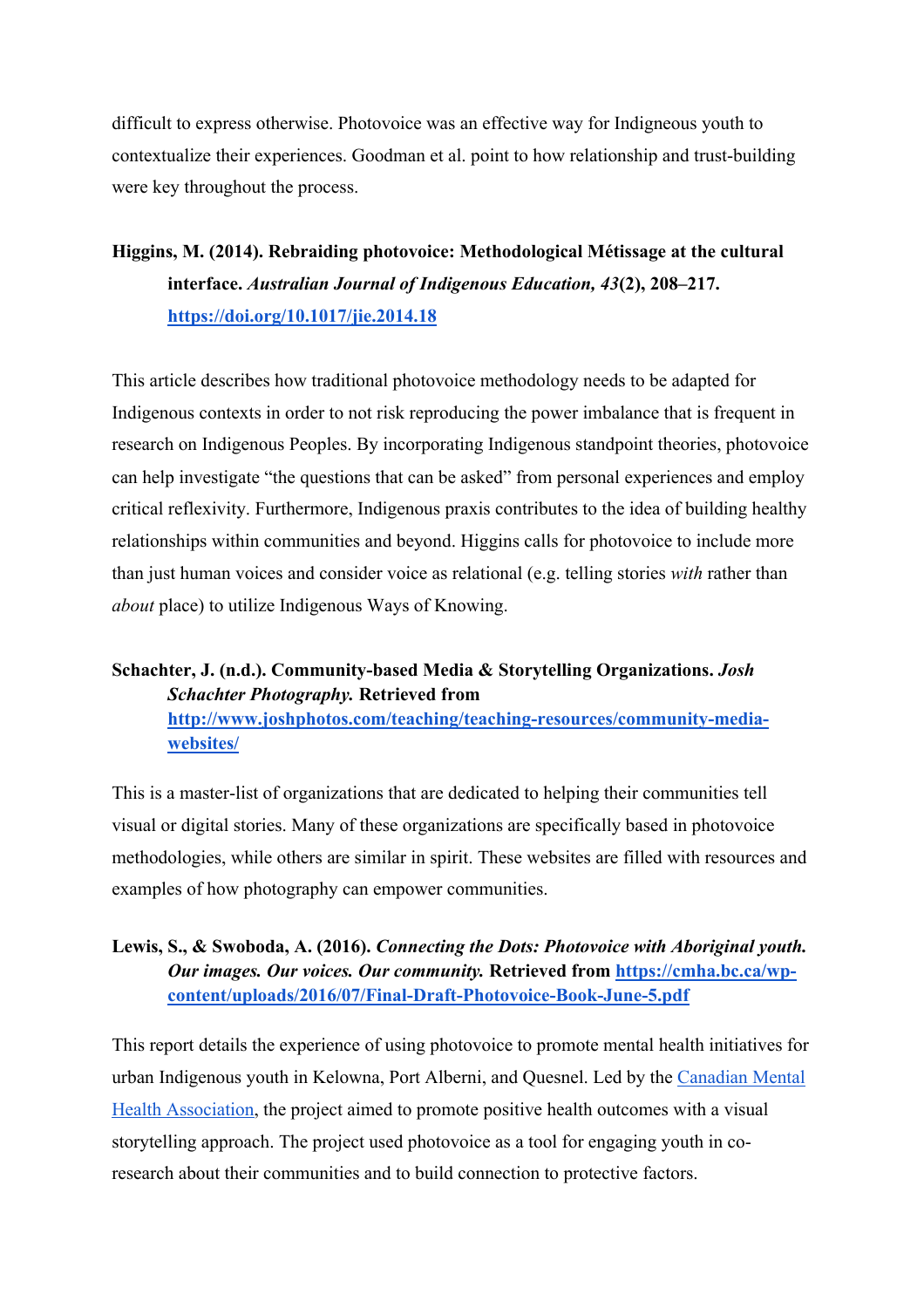Through photography, Indigenous youth displayed their understandings of mental health in their lives. Youth conveyed this through photos of their pets, exercise, learning about culture, confronting stereotypes, nature, family, self-portraits, and more. Adapting the Prairie Women's Health Centre of Excellence manual (see Palibroda et al., 2009) to a mental health context, participants created photographs "that reflected their sense of belonging and identity in the community" (p. 9). The project started with workshops on camera use, ethics, power, and concepts of community-based research and ended with a *Photovoice Exhibit Gala* to share the photographs with the wider community.

# **Norquest College. (n.d.).** *Welcome in Our College: A Student PhotoVoice Project***. Retrieved from**

**https://www.norquest.ca/NorquestCollege/media/pdf/centres/intercultural/ISE/p hotovoice\_HiRes.pdf**

This guide details Norquest College's student engagement photovoice project. While their project focuses on welcoming diverse students to a college campus, this guide was designed to be used as a resource that can be adapted to any organization wanting to use photovoice. It provides detailed information on how to engage participants and outlines eight weeks of sessions, including objectives, underlying theories, timeframe, activities/tasks, materials, new vocabulary, reflection questions, and tips for each session.

# **North Bay Regional Health Centre. (2015). photoVOICE Facilitator Guide. Retrieved from http://www.nbrhc.on.ca/wp-content/uploads/2015/10/photoVoice-Facilitator-Guide.pdf**

This facilitator guide contains useful resources such as examples of consent forms, participant calendars, and scheduling timelines. It discusses practical topics, e.g. how to prepare a budget and create the right environment for participants to learn and share. It lays out the project in a series of sessions with details on what to discuss and do in each.

**Nova Scotia Participatory Food Costing Project. (2012). F***acilitating a Photovoice Project: What you need to know!* **Retrieved from https://foodarc.ca/makefoodmatter/wpcontent/uploads/sites/3/VOICES\_PhotovoiceManual.pdf**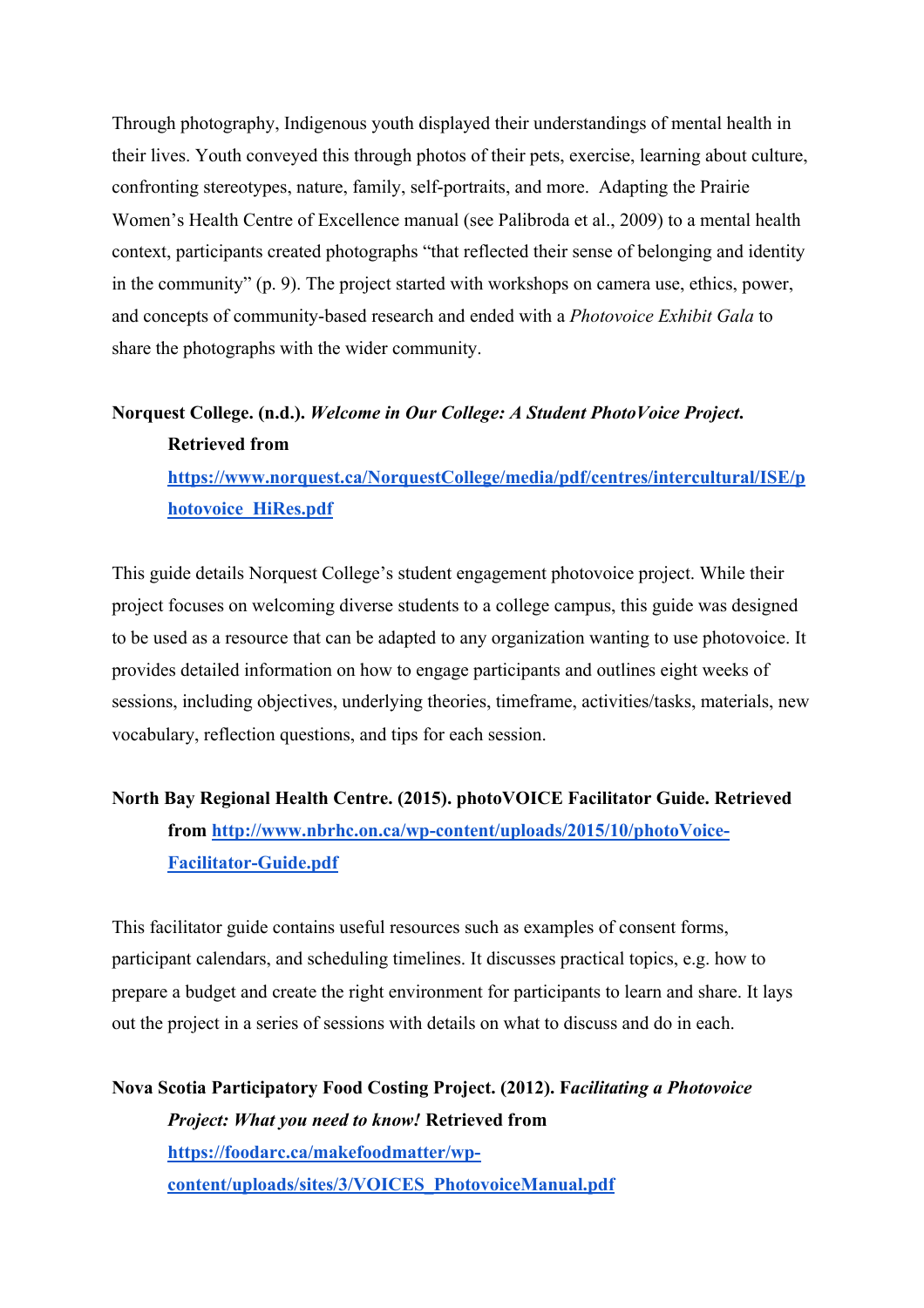This is a guide for completing Photovoice research. It provides an outline of a photovoice project that can be adapted for other contexts, along with timelines and forms. This document covers the key steps of a photovoice project, what is required of facilitators, and ethical considerations (privacy and informed consent). It provides detailed instructions and checklists for planning a project, such as what equipment you need, how to teach photography basics, and how to recruit participants. It also provides good advice on how to interact with participants and how to create a safe space for them to express their ideas.

# **Palibroda, B., Krieg, B., Murdock, L., & Havelock, J. (2009).** *A Practical guide to photovoice: Sharing pictures, telling stories, and changing communities.* **Retrieved from http://www.pwhce.ca/photovoice/pdf/Photovoice\_Manual.pdf**

This manual was created by the Prairie Women's Health Center of Excellence as a guide for incorporating photovoice research methodology. Photovoice empowers members of marginalized communities through the sharing of their photographs and their voices as a means to implement positive change within their communities. Photovoice participants act as co-researchers in a project.

# **Public Library Association. (2018).** *Photography, Storytelling, and Community Connections: How to Develop a Photovoice Project.* **Retrieved from**  http://www.ala.org/pla/education/onlinelearning/webinars/ondemand/photovoice

In 2013, the Chicago Public Library partnered with a local organization in order to collect stories from refugees and asylum-seekers. Through photovoice, participants became connected to their new home by capturing their daily lives through pictures, to the Chicago Public Library where they met in small groups, and to other refugees with similar lived experiences. This webinar by the Public Library Association of America provides the methodology used and will aid viewers in planning their own photovoice projects.

**Wang, C. & Burris, M. A. (1997). Photovoice: Concept, methodology and use for participatory needs assessment.** *Health, Education & Behaviour 24***(3), 369-387. https://doi.org/10.1177/109019819702400309**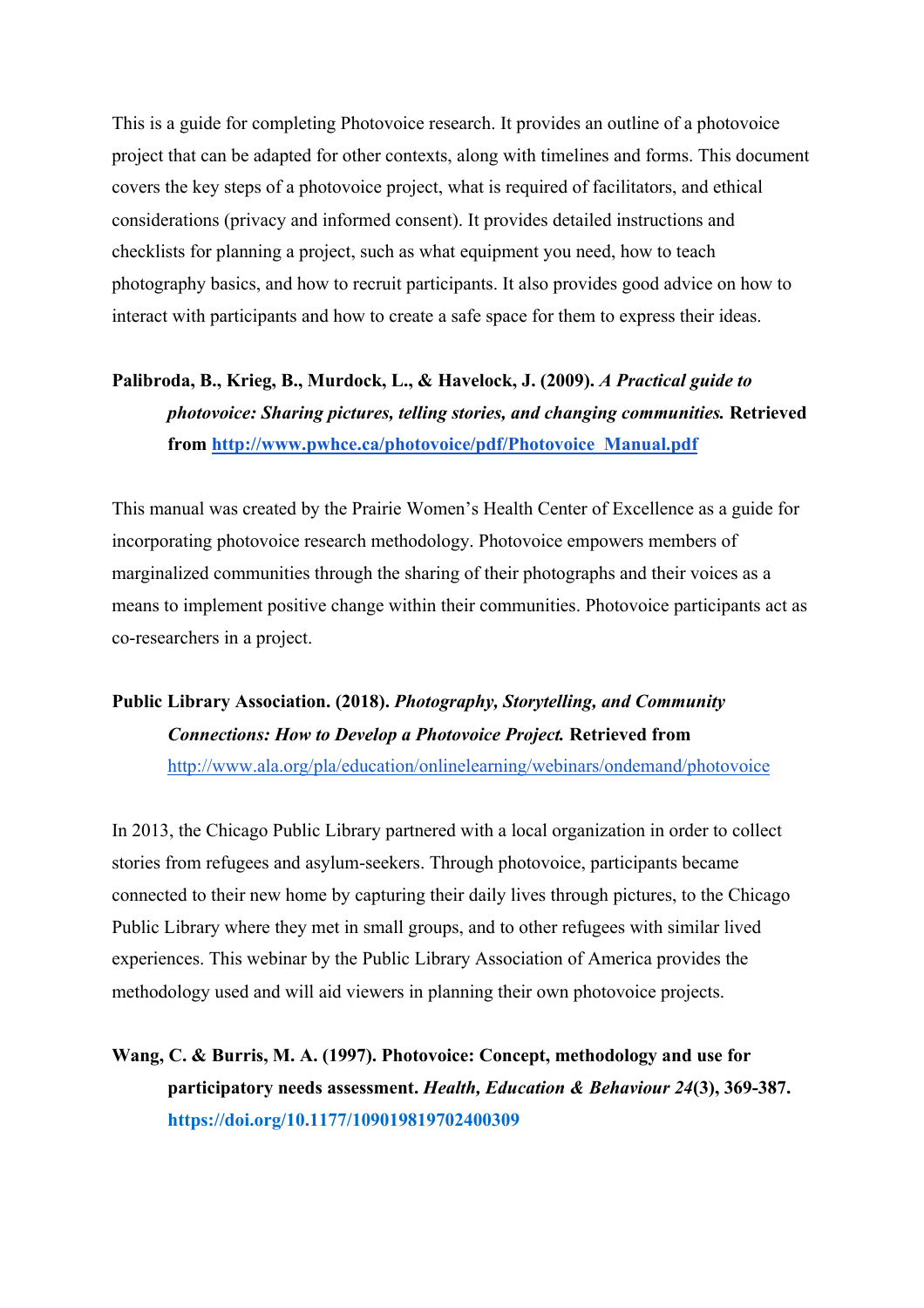This is a foundational article on the basics of photovoice. Wang is often credited as the developer of photovoice methodology. This article outlines a clear framework on what photovoice is and how it can be used as a participatory research method. Photovoice is a departure from previous photo-based methodologies with three main goals; to reflect community strengths and concerns, to promote critical dialogue through discussions of photographs, and to reach policymakers.

## **Conclusion**

Photovoice can empower Indigenous communities to "identify, represent and enhance their community through a specific photographic technique" (Wang & Burris 1997). It is important to invite policy and decision-makers who might be influenced by the marginalized voices of the community to the issues reflected in their photographs and their stories. Create travelling posters that can be exhibited at Pow Wows and other community cultural events, or even in restaurants or cafes. More exposure in the community offers more learning opportunities and potential for change!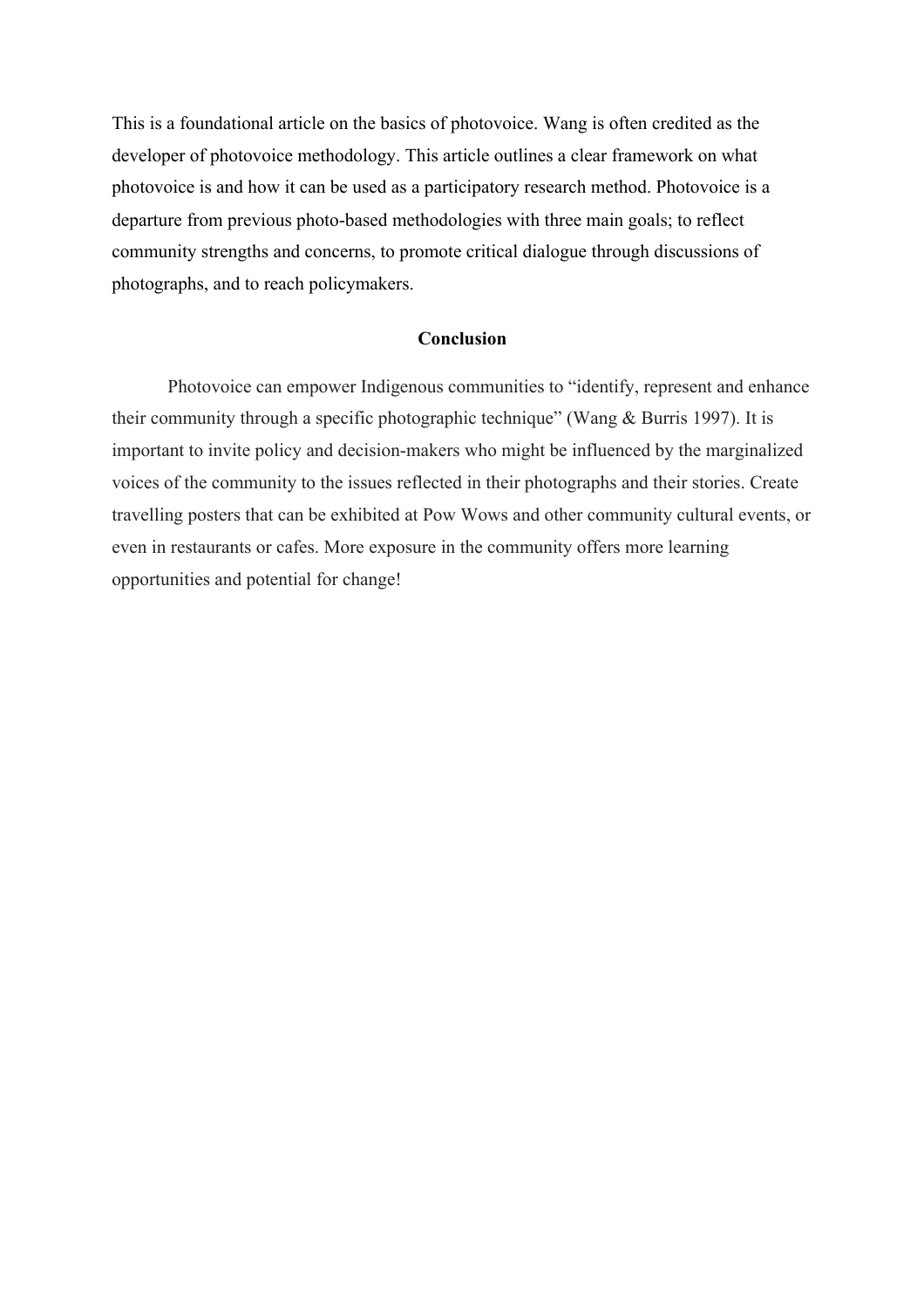## **References**

- Carroll, C., Garroutte, E., Noonan, C., & Buchwald, D. (2018). Using photovoice to promote land conservation and indigenous well-being in Oklahoma. *EcoHealth 15*, 450–461. https://doi.org/10.1007/s10393-018-1330-9
- Castelden, H., Garvin, T., & Huu-ay-aht First Nation (2008). Modifying Photovoice for community-based participatory Indigenous research. *Social Science & Medicine 66*, 1393-1405. https://doi.org/10.1016/j.socscimed.2007.11.030
- Community Tool Box. (n.d.). *Section 20. Implementing Photovoice in Your Community.*  Retrieved from https://ctb.ku.edu/en/table-of-contents/assessment/assessing-community-needs-andresources/photovoice/main
- Delgado, M. (2015). Urban youth and photovoice: Visual ethnography in action. http://ebookcentral.proquest.com
- Felicia M. Mitchell, Shanondora Billiot, & Stephanie Lechuga-Peña. (2020). Utilizing photovoice to support Indigenous accounts of environmental change and injustice. *Genealogy, 4*(51), 51–66. doi: 10.3390/genealogy4020051.
- Hatala, A. R. Njeze, C., Morton, D., Pearl, T. & Bird-Naytowhow, K. (2020). Land and nature as sources of health and resilience among Indigenous youth in an urban Canadian context: a photovoice exploration. *BMC Public Health, 20*(1), 1–14. https://doi-org.login.ezproxy.library.ualberta.ca/10.1186/s12889-020-08647-z
- Lewis, S., & Swoboda, A. (2016). *Connecting the Dots: Photovoice with Aboriginal youth. Our images. Our voices. Our community.* Retrieved from https://cmha.bc.ca/wpcontent/uploads/2016/07/Final-Draft-Photovoice-Book-June-5.pdf
- Minthorn, R. S., & Marsh, T. E. J. (2016). Centering indigenous college student voices and perspectives through photovoice and photo-elicitation. *Contemporary Educational Psychology, 47, 4*–10. https://doi-

org.login.ezproxy.library.ualberta.ca/10.1016/j.cedpsych.2016.04.010

Morton, D., Bird-Naytowhow, K., Pearl, T., & Hatala, A. R. (2020). "Just because they aren't human doesn't mean they aren't alive": The methodological potential of photovoice to examine human-nature relations as a source of resilience and health among urban Indigenous youth. *Health and Place, 61,* 1–10. https://doiorg.login.ezproxy.library.ualberta.ca/10.1016/j.healthplace.2019.102268

Palibroda, B., Krieg, B., Murdock, L., & Havelock, J. (2009). A Practical guide to